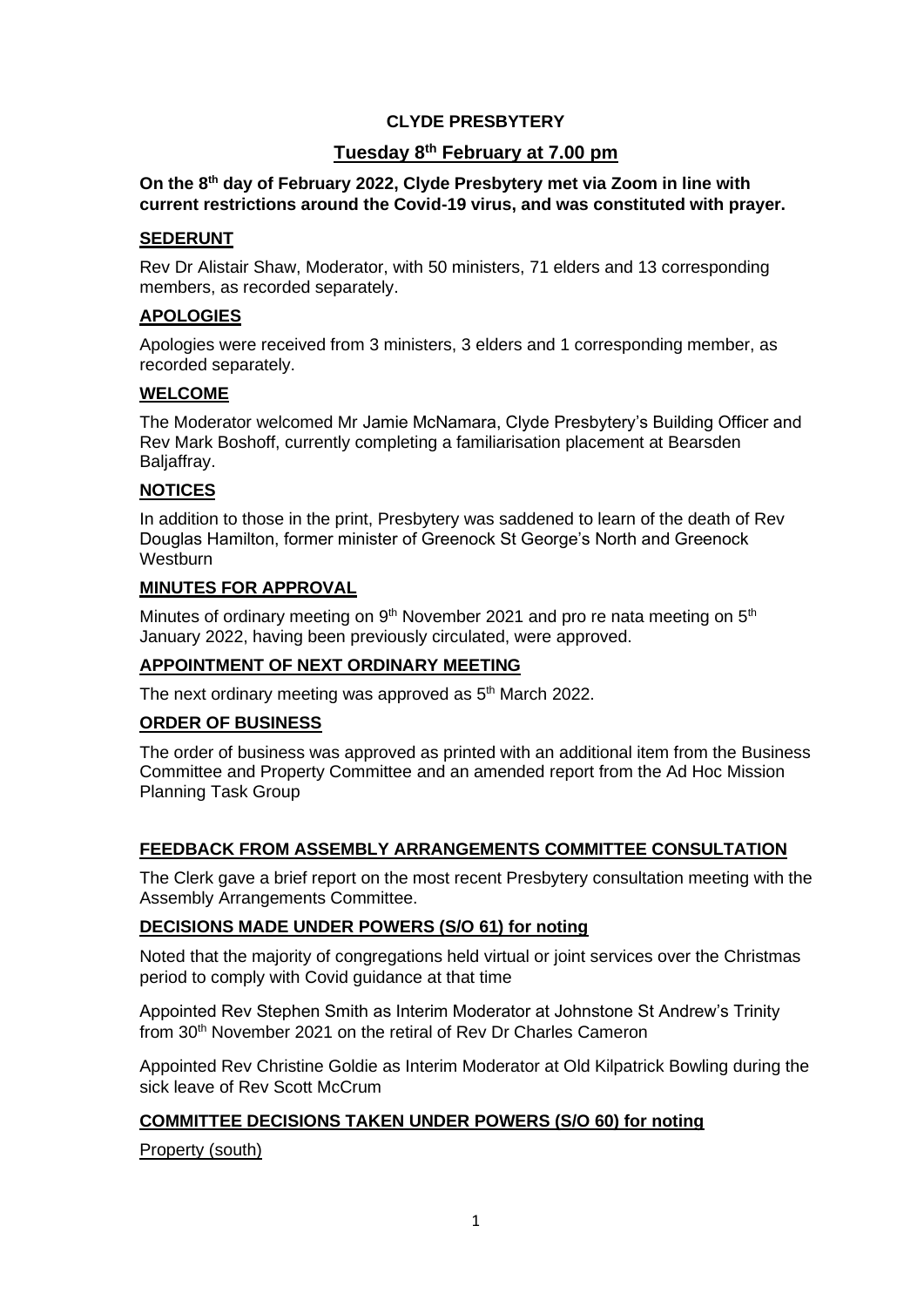Approved an application from the Kilmacolm: St Columba congregation to let out their manse on a caretaker agreement from 1st December 2021 to 30th June 2022. The agreement is being drawn up by the Church of Scotland Law Department.

Approved an application by the Inchinnan Parish Church congregation for the temporary removal of five rows of pews from the back of the sanctuary and the installation of a moveable display cabinet to display older Communion Ware. The total cost is no more than £350 and funding is available and approval for this project has been given by the General Trustees.

Noted that the Neilston Parish Church manse was inspected on Friday 1st October by representatives of the Ministry and Property Committees and, following later confirmation that various outstanding items had been completed, was found to be ready for occupation.

#### Stewardship & Finance

Granted a reduction in M&M payments from the discretionary allowance to the following congregations:

| Against 2021 allocation<br>Presbytery                                                                                                                                                                                                                                            | <b>Presbytery Staffing costs</b>                                                                                                                              | 25000                                                                        |
|----------------------------------------------------------------------------------------------------------------------------------------------------------------------------------------------------------------------------------------------------------------------------------|---------------------------------------------------------------------------------------------------------------------------------------------------------------|------------------------------------------------------------------------------|
| Church                                                                                                                                                                                                                                                                           | Purpose                                                                                                                                                       | Amount                                                                       |
| 150826 Greenock End                                                                                                                                                                                                                                                              | Clothing Exchange shop                                                                                                                                        | 5000                                                                         |
| 181180 Cardross Parish Church                                                                                                                                                                                                                                                    | AV                                                                                                                                                            | 7500                                                                         |
| 181175 Arrochar                                                                                                                                                                                                                                                                  | AV                                                                                                                                                            | 1000                                                                         |
| 140757 Neilston                                                                                                                                                                                                                                                                  | AV                                                                                                                                                            | 3000                                                                         |
| 140755 Linwood                                                                                                                                                                                                                                                                   | <b>General M &amp; M Reduction</b>                                                                                                                            | 5000                                                                         |
| Against 2022 allocation<br>181225 Helensburgh<br>181179 Bonhill<br>181213 Renton Trinity<br>181188 Craigrownie<br>140746 Houston & Killellan<br>181190 Dalmuir Barclay<br>140789 Paisley St George's<br>140754 Kilbarchan<br>140775 St Mark's Oldhall<br>150814 Wellpark Midkirk | P/T Locum Assistant<br>AV help<br>AV help<br>Lochside linkage worker<br><b>Community Development worker</b><br>CCTV<br>AV<br>AV<br><b>Church Worker</b><br>AV | 6000<br>1560<br>1040<br>7500<br>4500<br>1500<br>3000<br>3000<br>7500<br>5000 |

Presbytery noted the above decisions made by committees on their behalf.

#### **BUSINESS COMMITTEE**

Rev Ken Gray, Convener, presented the report from the Business Committee and the following deliverance was approved:

Presbytery:

- 1. receives the report;
- 2. notes the report of responses collated by Rev Dr Alan Hamilton following the consultation on the Westminster Confession as contained in **appendix 1**
- 3. suspends standing order number 54;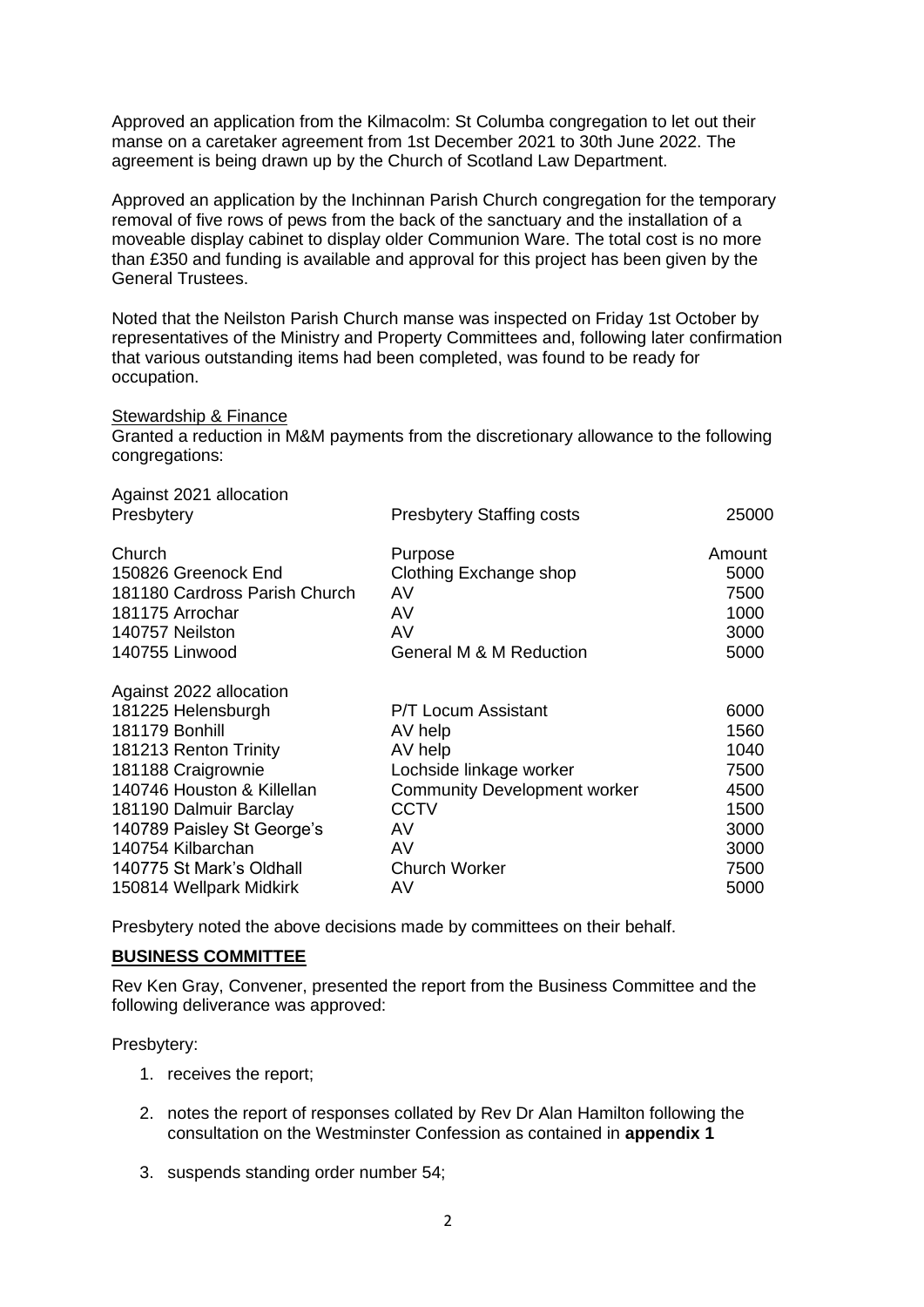*a vote was taken regarding section 3 and it was unanimously agreed, therefore achieving the requisite 2/3 majority so standing order 54 was suspended*

- 4. notes that Rev Alan Sorensen, minister at Greenock: Wellpark Mid Kirk, has indicated his intention to retire from 31<sup>st</sup> July 2022;
- 5. appoints Rev Ann McCool as Interim Moderator at Linwood ahead of the retirement of Rev Eileen Ross on 31<sup>st</sup> March 2022;
- 6. appoints Mrs Mary Jane Bird and Rev David Burt as Church of Scotland reps on Renfrewshire & Inverclyde Council when the appointments are reviewed following the local council elections in May
- 7. nominates Rev Christine Murdoch as the next Moderator of Clyde Presbytery from September 2022;
- 8. notes that Clyde Presbytery are due to be visited by the Moderator of the General Assembly in April 2023 and grants powers to the Clerk and Business Convener to form a small committee to deal with the arrangements;
- 9. approves the formation of a nominations committee ahead of the restructuring of committees in July 2022 and to deal with nominations for all appointments going forward and remits the arrangements to the Clerk and Business Convener to bring forward suitable names;
- 10. appoints commissioners to the General Assembly 2022 as contained in **appendix 2**

*Additional sections were proposed and seconded as follows:*

- 11. approves the demission of Rev David Young from Helensburgh linked with Rhu & Shandon from  $28<sup>th</sup>$  February 2022 as he takes up a position of Chaplain with the RAF;
- 12. appoints Rev Roddy Hamilton as Interim Moderator at Helensburgh linked with Rhu & Shandon ahead of the demission of David Young

## **LEAVE TAKING**

Rev David Young took leave of Presbytery ahead of his demission to take up a chaplaincy post in the RAF. In his absence, the Moderator thanked him for his ministry at Helensburgh linked with Rhu & Shandon and wished him well in his new position.

Rev Eileen Ross was retiring from her charge at Linwood and the Moderator thanked her for her service to Presbytery, where she served as convener of Mission & Discipleship for a number of years, and also her ministry at Linwood. He wished her well for a long and happy retirement. Mrs Ross replied in suitable terms.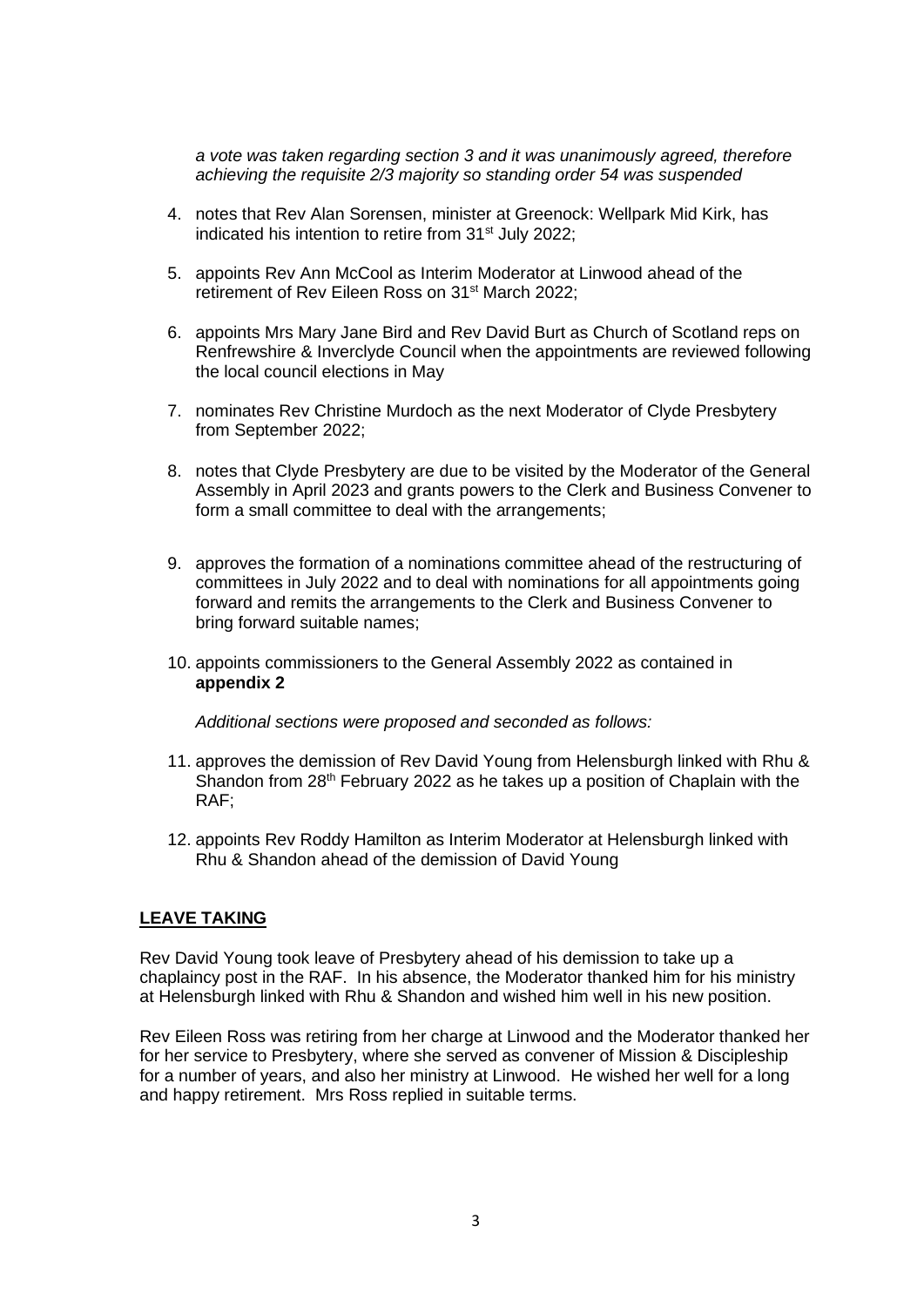# **TREASURER**

Mr Ian Steven, Treasurer, presented his report and the following deliverance was approved:

Presbytery:

- 1. receives the report;
- 2. approves General Fund Budget for the year ending 31st December 2022 as tabled in **appendix 3;**
- 3. approves the allocation of Presbytery Dues for 2022 as detailed in **appendix 4** and authorises the issue of payment requests to Church Treasurers noting that payment falls due to be paid on receipt of the payment request and no later than 30th June 2022

## **AD HOC MISSION AUDIT TASK GROUP**

Rev Jonathan Fleming, Convener, withdrew the report as in the print, presented an amended report from the *ad hoc* group and the following deliverance was approved:

Presbytery:

- 1. receives the report;
- 2. approves the process outlined in the report;

3. encourages congregations to invite one additional representative to attend and participate in discussions at the March conference;

#### **MISSION**

In the absence of Rev Gary Noonan, Convener, Rev Roddy Hamilton presented the report from the Mission Committee and the following deliverance was approved:

Presbytery:

- 1. receives the report;
- 2. encourages congregation to submit Lent/Easter resources by 25 February;
- 3. notes the work and progress of the Mission Officer and commit to keep him in prayers

#### **MINISTRY**

Rev Yvonne Smith, Convener, presented the report from the Ministry Committee and the following deliverance was approved:

Presbytery: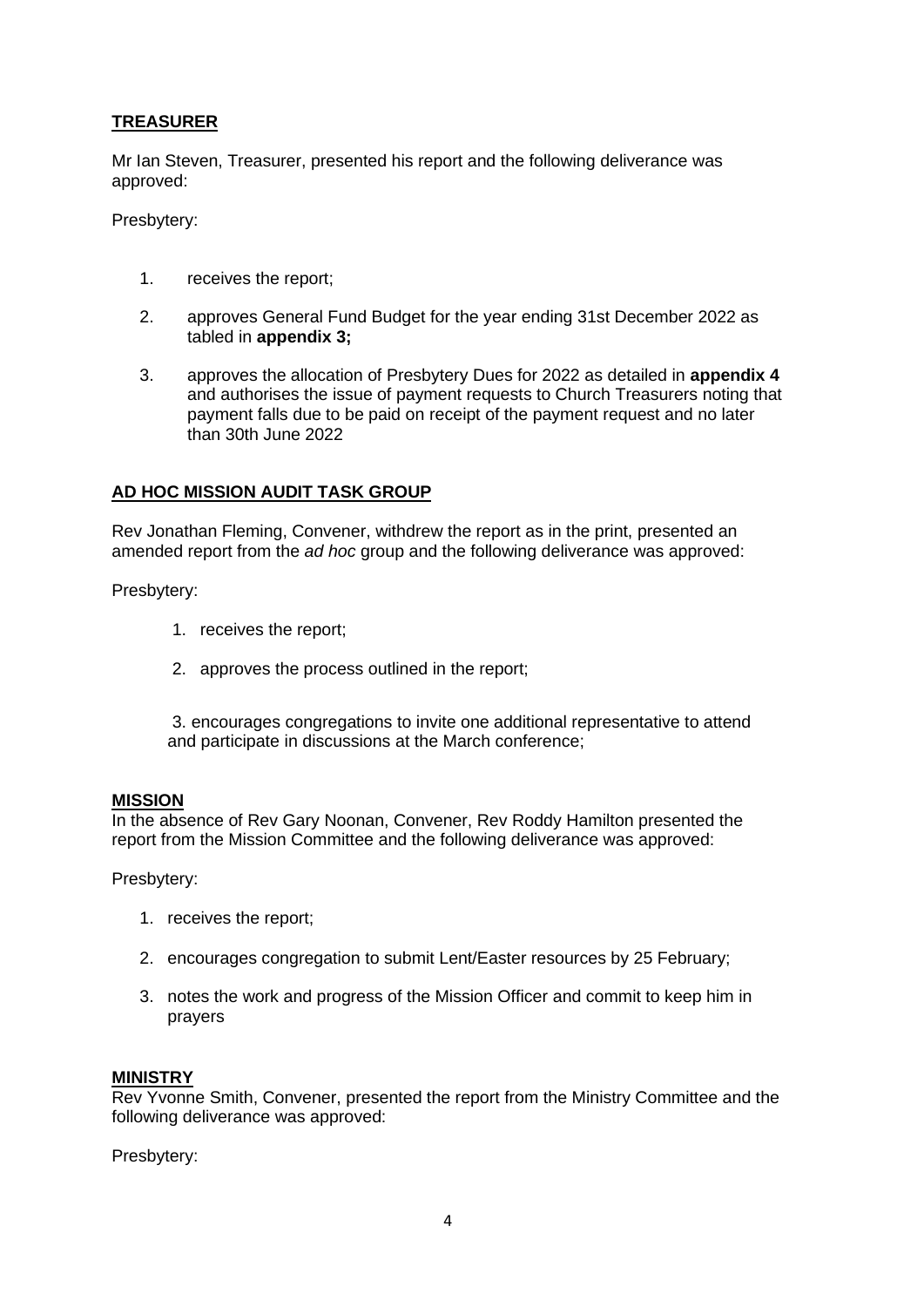- 1. receives the report;
- 2. approves the appointment of Rev Tommy Goodwin as a locally paid pastoral assistant at Helensburgh linked with Rhu & Shandon;
- 3. notes the study leave of Rev Dr Graeme Wilson from 21<sup>st</sup> to 25<sup>th</sup> February 2022.

## **PROPERTY**

Rev Ian McEwan, Convener, presented the report from the Property Committee and the following deliverance was approved:

Presbytery:

- 1. receives the report;
- 2. notes the new Scottish Government regulations in regard to inter-connected alarm systems in domestic dwellings which apply to all manses;
- 3. approves the estimated expenditure of up to £120,000 on an urgent repair to the roof of Bonhill Parish Church, noting that this work also requires approval from the General Trustees before it can proceed;
- 4. notes that forthcoming building audits (AMBA) are an essential requirement of the Presbytery Mission Planning Act passed by the General Assembly of 2021;
- 5. instructs all congregations to facilitate and comply with the Audit process as described in the report and in the letter sent to congregations.

*An additional section 6 was proposed and seconded as follows:*

6. approves the application from Helensburgh linked with Rhu & Shandon to let their manse during the vacancy and instructs them to liaise with the Church of Scotland Law Department in that regard

#### **SAFEGUARDING**

Mr Neil Turnbull, Convener, presented the report from the Safeguarding Committee and the following deliverance was approved:

Presbytery:

- 1. receives the report;
- 2. requests that all Congregational Safeguarding Coordinators notify the Presbytery Safeguarding Contact, Mr Neil Turnbull, with their contact details
- 3. requests that all Congregational Safeguarding Coordinators notify the Presbytery Safeguarding Contact with the numbers for
	- a. Coordinator Training
	- b. Volunteer Training
	- c. Safeguarding Panel Training
	- d. Kirk Session Training

So that a Training Programme can be put into place in the very near future.